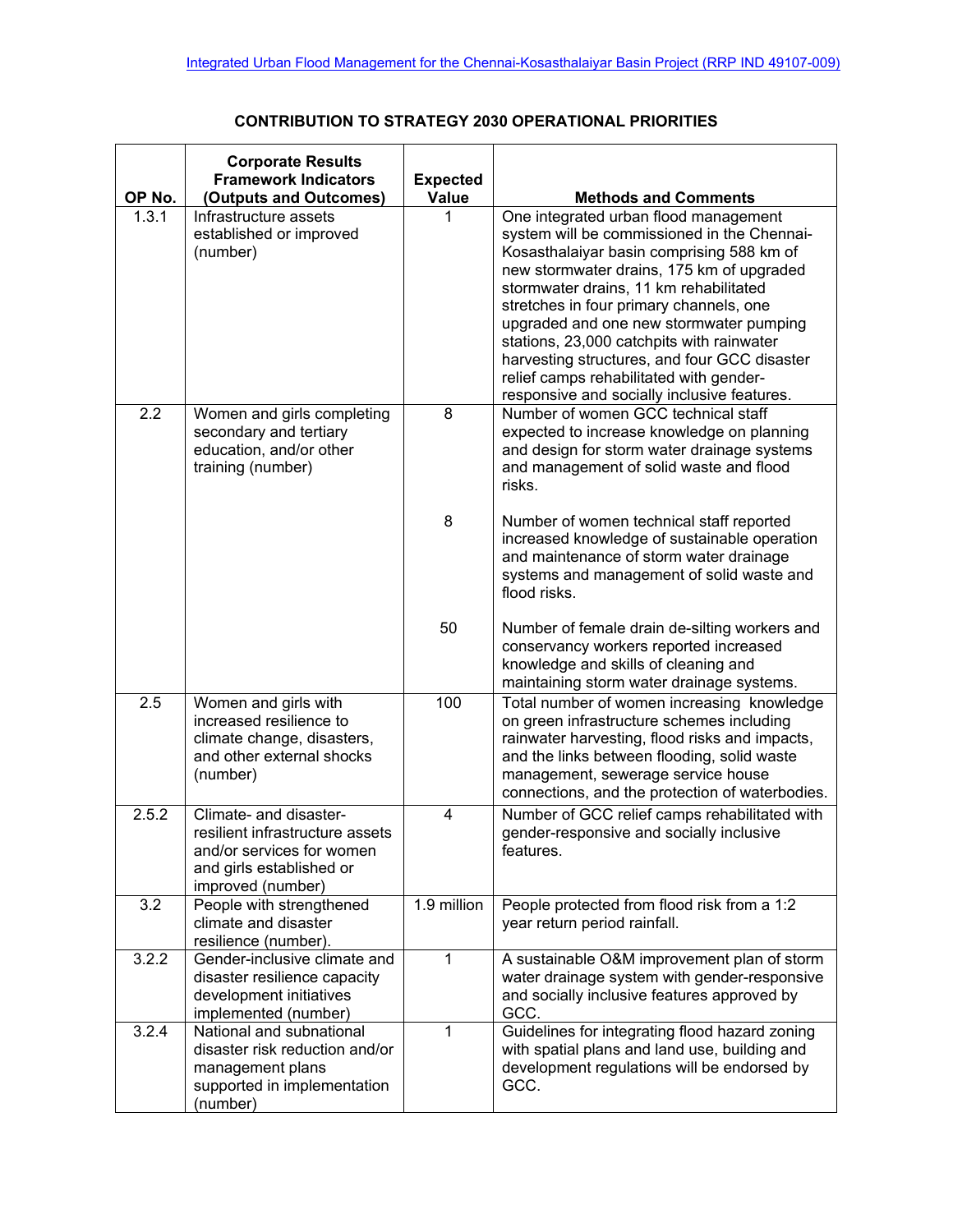| OP No. | <b>Corporate Results</b><br><b>Framework Indicators</b><br>(Outputs and Outcomes)                                                         | <b>Expected</b><br>Value | <b>Methods and Comments</b>                                                                                                                                                                                                                                                                                                                                                                                                                                                                              |
|--------|-------------------------------------------------------------------------------------------------------------------------------------------|--------------------------|----------------------------------------------------------------------------------------------------------------------------------------------------------------------------------------------------------------------------------------------------------------------------------------------------------------------------------------------------------------------------------------------------------------------------------------------------------------------------------------------------------|
| 3.2.5  | New and existing<br>infrastructure assets made<br>climate and disaster resilient<br>(number)                                              |                          | One integrated urban flood management<br>system will be commissioned in the Chennai-<br>Kosasthalaiyar basin comprising 588 km of<br>new stormwater drains, 175 km of upgraded<br>stormwater drains, 11 km of rehabilitated<br>stretches in four primary channels, one<br>upgraded and one new stormwater pumping<br>stations, and 23,000 catchpits with rainwater<br>harvesting structures constructed.                                                                                                 |
| 4.1    | People benefiting from<br>improved services in urban<br>areas (number)                                                                    | 1.9 million              | People protected from flood risk from a 1:2<br>year return period rainfall.                                                                                                                                                                                                                                                                                                                                                                                                                              |
| 4.1.2  | Urban infrastructure assets<br>established or improved<br>(number)                                                                        | 1                        | One integrated urban flood management<br>system will be commissioned in the Chennai-<br>Kosasthalaiyar basin comprising 588 km of<br>new stormwater drains, 175 km of upgraded<br>stormwater drains, 11 km of rehabilitated<br>stretches in four primary channels, one<br>upgraded and one new stormwater pumping<br>stations, 23,000 catchpits with rainwater<br>harvesting structures, and four GCC disaster<br>relief camps rehabilitated with gender-<br>responsive and socially inclusive features. |
| 4.2.1  | Measures to improve<br>regulatory, legal, and<br>institutional environment for<br>better planning supported in<br>implementation (number) | 1                        | FRIF system established.                                                                                                                                                                                                                                                                                                                                                                                                                                                                                 |
| 4.2.2  | Measures to improve<br>financial sustainability<br>supported in implementation<br>(number)                                                | 1                        | Roadmap for municipal resource mobilization<br>will be prepared and adopted by GCC.                                                                                                                                                                                                                                                                                                                                                                                                                      |
| 4.3.1  | Solutions to enhance urban<br>environment implemented<br>(number)                                                                         | 1<br>1                   | Catchpits with rainwater harvesting structure<br>constructed.<br>Guidelines for integrating flood hazard zoning<br>with spatial plans and land use, building and<br>development regulations will be endorsed by<br>GCC.<br>A sustainable O&M improvement plan of storm<br>water drainage system with gender-responsive<br>and socially inclusive features approved by<br>GCC.                                                                                                                            |